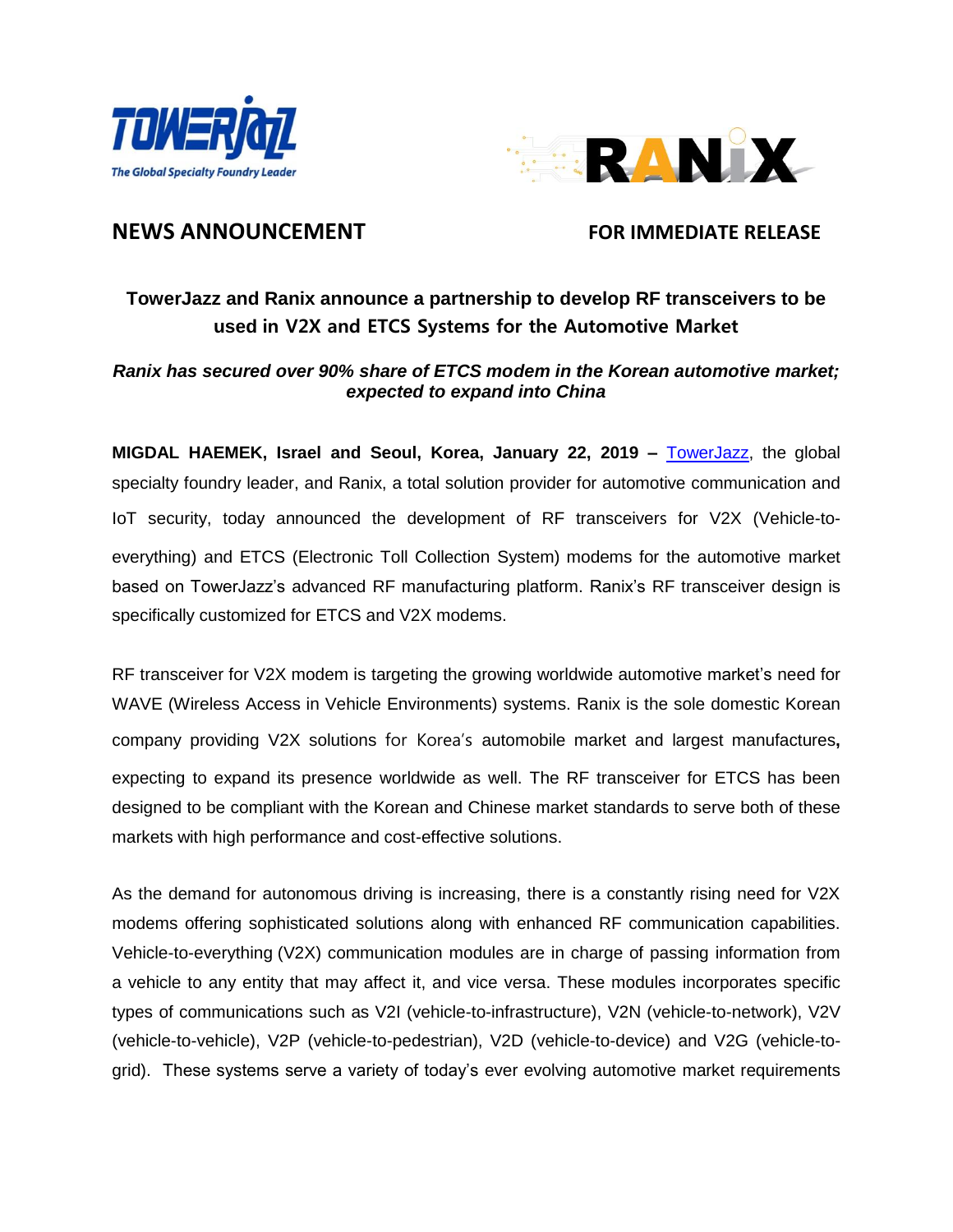among which are road safety, traffic efficiency, and energy savings. Visiongain estimates the market of V2X modules in vehicles to reach a 24% CAGR between 2015-2025.

"Ranix's RF transceivers are designed to provide high RF performance for our developed ETCS and V2X solutions for the automotive market. As RF communication requirements in the automotive system become more complex, we need the optimized RF transceiver to provide excellent performance. We chose TowerJazz's automotive-qualified RF platform for its combination of good performance and top accurate models. This collaboration between Ranix and TowerJazz was a natural fit and we look forward to cooperate as strategic partners," said SoungWook Choi, CEO, Ranix Inc.

"We are delighted to cooperate with Ranix in designing RF transceiver modems for the automotive market. TowerJazz's reputable and highly accurate PDK modeling, it's AEC-Q100 qualified processes and vast manufacturing expertise provides Ranix with the optimal development and manufacturing platform," said Michael Song, President TowerJazz Korea and Vice President of Sales Korea.

For more information about TowerJazz's process technology offerings, please [click here](https://towerjazz.com/technology/process-technology-offerings/) or inquire at: [info@towerjazz.com.](http://towerjazz.com/2018/08/21/0821-2/info@towerjazz.com)

### **About Ranix**

RANIX Ltd. is a company perpetually challenging in research and development to provide the best system semiconductors and solutions, confronted with the convergence and integration era between industries changing rapidly. Ranix is committed to developing core technologies of autonomous vehicles and internet of things(IoT), which are national core strategic projects to lead the future of a nation. Having a sense of national duty, we are driving our best effort into developing new cutting-edge and competitive semiconductors at the forefront for more than 15 years. DSRC modem chip, a Korea standard automobile dedicated communication protocol, was launched successfully in 2007 and is built into the ETCS(Electronic Toll Collection System) which in total occupies about 90% of Korea ETCS before market. The development of system semiconductor should be preceded before everything else in order to spread new R&D technologies on their target market. It's sometimes arduous and struggling to overcome the risks and pioneer new technologies at the forefront but we are making an earnest effort with a sense of duty and passion to enhance national competitiveness and to raise status of national technology. All members of RANIX will always do our best to grow into a global company representing the Republic of Korea.

## **About TowerJazz**

Tower Semiconductor Ltd. (NASDAQ: TSEM, TASE: TSEM) and its subsidiaries operate collectively under the brand name TowerJazz, the global specialty foundry leader. TowerJazz manufactures next-generation integrated circuits (ICs) in growing markets such as consumer, industrial, automotive, medical and aerospace and defense. TowerJazz's advanced technology is comprised of a broad range of customizable process platforms such as: SiGe, BiCMOS, mixed-signal/CMOS, RF CMOS, CMOS image sensor, integrated power management (BCD and 700V), and MEMS. TowerJazz also provides world-class design enablement for a quick and accurate design cycle as well as Transfer Optimization and development Process Services (TOPS) to IDMs and fabless companies that need to expand capacity. To provide multi-fab sourcing and extended capacity for its customers, TowerJazz operates two manufacturing facilities in Israel (150mm and 200mm), two in the U.S. (200mm) and three facilities in Japan (two 200mm and one 300mm). For more information, please visit [www.towerjazz.com](http://www.towerjazz.com/).

## **Safe Harbor Regarding Forward-Looking Statements**

This press release includes forward-looking statements, which are subject to risks and uncertainties. Actual results may vary from those projected or implied by such forward-looking statements. A complete discussion of risks and uncertainties that may affect the accuracy of forward-looking statements included in this press release or which may